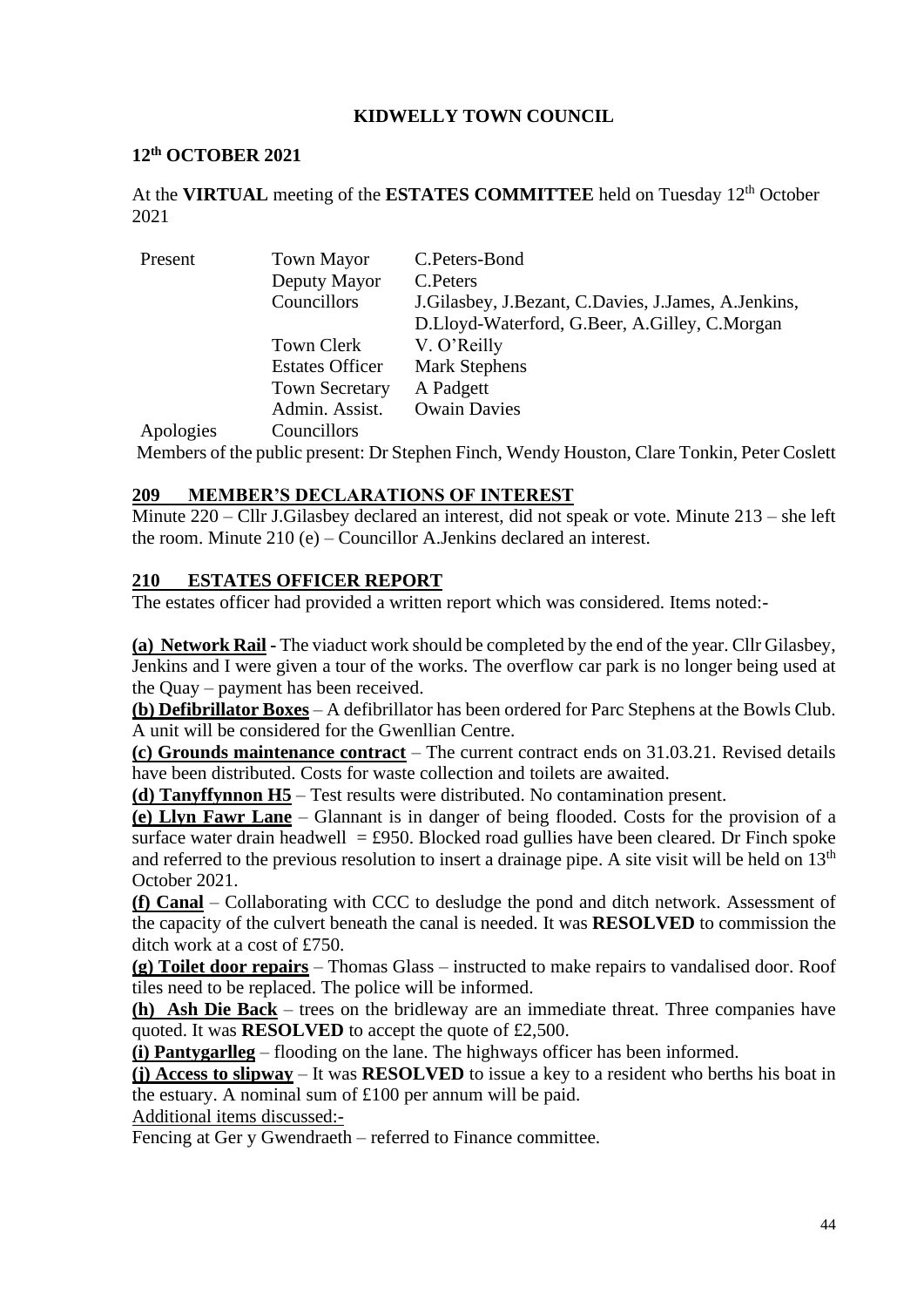## **Matters arising from the Estates Committee Meeting of 14 th September 2021**

# **211 CEMETERY**

The retaining wall has been completed. Quotes for railings had been received. It was previously **RESOLVED** to accept the quote for £7,800 +VAT. The work is scheduled to commence by the end of the month.

## **212 H19 H15 A12- RENT REVIEW "in camera"**

A valuation has been determined and disputed by the leasees. Action is being taken to resolve the issues. The town council valuation document has been sent to the agent concerned.

# **213 HISTORY SHED EXPERIENCE**

Planning application has been submitted. The county has requested an extension of time for deliberation. Natural Resources Wales requires 3 reports to be submitted. Flood assessment, Contamination report and a Construction Environment Plan – a total cost of £2,570. Planning cannot be considered further until these reports have been received. This matter was referred to the Finance Committee.

# **214 SKATE BOARD PARK**

A request for a skate board park and pump track has been received. It was previously **RESOLVED**, in principal, to support the project. It was noted that a basic installation would cost £50k - £60k. Consultation with potential users will be undertaken to assess needs. It was noted that the area behind the Gwenllian Centre would be an ideal location.

# **215 BRIDLEWAY TRANSFER – YSGOL GWENLLIAN DEVELOPMENT**

The county council wishes to add the footprint of part of the bridleway (11/31a) to the school development site. Planning permission for the new school will not be approved unless this is done for ecological reasons. An alternative to a 15 year lease would be an asset transfer to the county council. This option has been rejected by the county council.

## **216 CASTLE LIGHTING**

CADW requires a work method and risk assessment to be prepared and a contract to be signed before work to renew the castle lights can commence. They also would prefer a separate electricity meter to be installed. The old lights have been removed and the electricity disconnected. New tenders may have to be sought for the lightbox refurbishment.

## **217 HOUSE AT 24 STATION ROAD**

The sale has been completed. The money has been ringfenced for a capital regeneration project for the town centre. Ideas and plans should be submitted before Full Council on  $2<sup>nd</sup>$  November 2021 when proposals can be evaluated. The 10 Towns Strategy has funding available and bids need to be in place by the end of the year. Note and **Close** this item.

## **218 TOWN CLOCK**

Due to the cramped space in the tower and the dampness, the engineer would have to dismantle the clock and remove it for repairs to the factory. Cost - £8,894. An alternative long term solution would be to electrify the mechanism at a cost of £7886 plus electricity connection charges. As the clock is housed in the church steeple, permission from the church authorities will be needed. Grant funding is not available. There is no finance available at present.